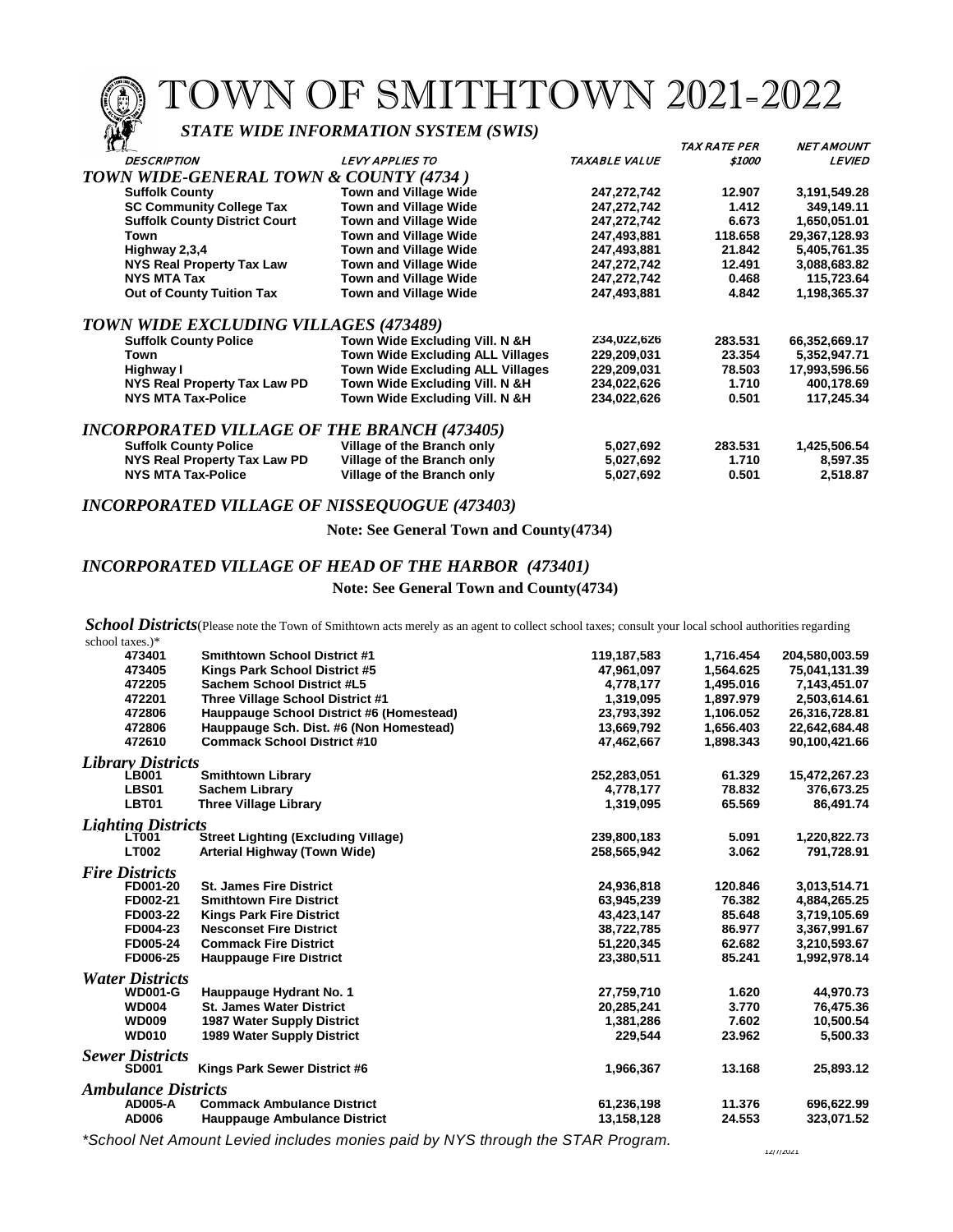

# **EXPLANATION OF TAX CODE**

Individual total mil rates (per thousand dollars of assessed valuation) for all the township as **per tax code (two digit numbers 40-96 on left side of tax bill).**

To get individual tax rates by general Town & County, School, Fire, Lighting and Special Districts, see cover page to calculate breakdown of total mil rate using appropriate District associated with your tax code. Sachem and Three Village School Disticts do not include optional Library Rate.

|                 |                                                       |                                |                              |                              |                                           | Sewer/                      |                          |                                 |                             |
|-----------------|-------------------------------------------------------|--------------------------------|------------------------------|------------------------------|-------------------------------------------|-----------------------------|--------------------------|---------------------------------|-----------------------------|
|                 | <b>School</b>                                         | <b>Applicable</b>              |                              |                              | Water                                     | Ramp                        |                          | Commack/                        |                             |
| Tax             | Dist.                                                 | <b>General Town Library</b>    |                              | <b>Fire</b>                  | <b>District</b>                           | <b>District</b>             | Lighting                 | Hauppauge                       | <b>Total Tax</b>            |
| code            | Code                                                  | & County                       |                              |                              | District District (if appl.) (if appl.)   |                             | <b>District</b>          | Amb. District                   | Rate                        |
| 25,26           | 473401                                                | 4734 & 473489                  | <b>LB001</b>                 | <b>FD002</b>                 | <b>None</b>                               | <b>None</b>                 | $LT-1 & 2$               | <b>None</b>                     | 2,429.210                   |
| 40              | 473405                                                | 4734 & 473489                  | <b>LB001</b>                 | <b>FD003</b>                 | <b>WD010</b>                              | <b>None</b>                 | $LT-1 & 2$               | <b>None</b>                     | 2,310.609                   |
| 41              | 473401                                                | 4734 & 473489                  | <b>LB001</b>                 | <b>FD002</b>                 | <b>WD010</b>                              | <b>None</b>                 | $LT-1 & 2$               | <b>None</b>                     | 2,453.172                   |
| 42              | 473401                                                | 4734 & 473489                  | <b>LB001</b>                 | <b>FD004</b>                 | <b>WD010</b>                              | <b>None</b>                 | $LT-1 & 2$               | <b>None</b>                     | 2,463.767                   |
| 43              | 473401                                                | 4734 & 473489                  | <b>LB001</b>                 | <b>FD004</b>                 | <b>WD010</b>                              | <b>None</b>                 | $LT-1 & 2$               | <b>None</b>                     | 2,463.767                   |
| 44              | 472610                                                | 4734 & 473489                  | <b>LB001</b>                 | <b>FD005</b>                 | <b>WD009</b>                              | <b>None</b>                 | $LT-1 & 2$               | <b>COMMACK</b>                  | 2,616.377                   |
| 45              | 472205                                                | 4734 & 473489                  | <b>LBS01</b>                 | <b>FD004</b>                 | <b>WD009</b>                              | <b>None</b>                 | $LT-1 & 2$               | <b>None</b>                     | 2,243.472                   |
| 46              | 473405                                                | 4734 & 473489                  | <b>LB001</b>                 | <b>FD003</b>                 | <b>WD009</b>                              | <b>None</b>                 | $LT-1 & 2$               | <b>None</b>                     | 2,294.249                   |
| 47              | 473401                                                | 4734 & 473489                  | <b>LB001</b>                 | <b>FD002</b>                 | <b>WD009</b>                              | <b>None</b>                 | $LT-1 & 2$               | <b>None</b>                     | 2,436.812                   |
| 48              | 473401                                                | 4734 & 473489                  | LB001                        | <b>FD002</b>                 | <b>None</b>                               | <b>None</b>                 | $LT-1 & 2$               | <b>None</b>                     | 2,429.210                   |
| 49              | 473401                                                | 4734 & 473489                  | <b>LB001</b>                 | <b>FD001</b>                 | <b>WD004</b>                              | <b>None</b>                 | $LT-1 & 2$               | <b>None</b>                     | 2,477.444                   |
| 51              | 472610                                                | 4734 & 473489                  | <b>LB001</b>                 | <b>FD002</b>                 | <b>None</b>                               | <b>None</b>                 | $LT-1 & 2$               | <b>None</b>                     | 2,611.099                   |
| 52              | 472610                                                | 4734 & 473489                  | <b>LB001</b>                 | <b>FD005</b>                 | <b>None</b>                               | <b>None</b>                 | $LT-1 & 82$              | <b>COMMACK</b>                  | 2,608.775                   |
| 53              | 473401                                                | 4734 & 473489                  | <b>LB001</b>                 | <b>FD004</b>                 | <b>None</b>                               | <b>None</b>                 | $LT-1 & 2$               | <b>None</b>                     | 2,439.805                   |
| $54-H$          | 472806                                                | 4734 & 473489                  | <b>LB001</b>                 | <b>FD006</b>                 | <b>WD001</b>                              | <b>None</b>                 | $LT-1 & 2$               | <b>HAUPPAUGE</b>                | 1,853.840                   |
| $54-H$          | 472806                                                | 4734 & 473489                  | LB001                        | <b>FD006</b>                 | <b>WD001</b>                              | <b>None</b>                 | $LT-1 & 2$               | <b>COMMACK</b>                  | 1,840.663                   |
| <b>54-NH</b>    | 472806                                                | 4734 & 473489                  | <b>LB001</b>                 | <b>FD006</b>                 | <b>WD001</b>                              | <b>None</b>                 | $LT-1 & 82$              | <b>COMMACK</b>                  | 2,391.014                   |
| <b>54-NH</b>    | 472806                                                | 4734 & 473489                  | <b>LB001</b>                 | <b>FD006</b>                 | <b>WD001</b>                              | <b>None</b>                 | $LT-1 & 2$               | <b>HAUPPAUGE</b>                | 2,404.191                   |
| 55<br>$56-H$    | 473401<br>472806                                      | 4734 & 473489<br>4734 & 473489 | <b>LB001</b><br><b>LB001</b> | <b>FD006</b><br><b>FD002</b> | <b>WD001</b><br><b>None</b>               | <b>None</b><br><b>None</b>  | $LT-1 & 2$<br>$LT-1 & 2$ | <b>COMMACK</b><br><b>None</b>   | 2,451.065                   |
| 56-NH           | 472806                                                | 4734 & 473489                  | <b>LB001</b>                 | <b>FD002</b>                 | <b>None</b>                               | <b>None</b>                 | $LT-1 & 2$               | <b>None</b>                     | 1,818.808<br>2,369.159      |
| $57-H$          | 472806                                                | 4734 & 473489                  | <b>LB001</b>                 | <b>FD005</b>                 | <b>None</b>                               | <b>None</b>                 | $LT-1 & 2$               | <b>COMMACK</b>                  | 1,816.484                   |
| <b>57-NH</b>    | 472806                                                | 4734 & 473489                  | <b>LB001</b>                 | <b>FD005</b>                 | <b>None</b>                               | <b>None</b>                 | $LT-1 & 2$               | <b>COMMACK</b>                  | 2,366.835                   |
| 58              | 472205                                                | 4734 & 473489                  | <b>LBS01</b>                 | <b>FD004</b>                 | <b>None</b>                               | <b>None</b>                 | $LT-1 & 2$               | <b>None</b>                     | 2,235.870                   |
| 59-63           | 473405                                                | 4734 & 473489                  | <b>LB001</b>                 | <b>FD003</b>                 | <b>None</b>                               | <b>None</b>                 | $LT-1 & 2$               | <b>None</b>                     | 2,286.647                   |
| 64              | 473405                                                | 4734 & 473489                  | <b>LB001</b>                 | <b>FD003</b>                 | <b>None</b>                               | <b>SD001</b>                | $LT-1 & 2$               | <b>None</b>                     | 2,299.815                   |
| 65-70           | 473401                                                | 4734 & 473489                  | <b>LB001</b>                 | <b>FD002</b>                 | <b>None</b>                               | <b>None</b>                 | $LT-1 & 2$               | <b>None</b>                     | 2,429.210                   |
| $71 - B$        | 473401                                                | 4734 & 473405                  | <b>LB001</b>                 | <b>None</b>                  | <b>None</b>                               | <b>None</b>                 | $LT-2$                   | <b>None</b>                     | 2,245.880                   |
| 73-HH           | 473401                                                | 4734                           | <b>LB001</b>                 | <b>None</b>                  | <b>WD004</b>                              | <b>None</b>                 | $LT-2$                   | <b>None</b>                     | 1,963.908                   |
| 73-HHW          | 473401                                                | 4734                           | <b>LB001</b>                 | <b>None</b>                  | <b>None</b>                               | <b>None</b>                 | $LT-2$                   | <b>None</b>                     | 1,960.138                   |
| 74-HH           | 472201                                                | 4734                           | <b>LBT01</b>                 | <b>None</b>                  | <b>None</b>                               | <b>None</b>                 | $LT-2$                   | <b>None</b>                     | 2,145.903                   |
| <b>75N</b>      | 473401                                                | 4734                           | <b>LB001</b>                 | <b>None</b>                  | <b>None</b>                               | <b>None</b>                 | $LT-2$                   | <b>None</b>                     | 1,960.138                   |
| 76              | 473401                                                | 4734 & 473489                  | <b>LB001</b>                 | <b>FD001</b>                 | <b>WD004</b>                              | <b>None</b>                 | $LT-1 & 82$              | <b>None</b>                     | 2,477.444                   |
| $\overline{77}$ | 473405                                                | 4734 & 473489                  | <b>LB001</b>                 | <b>FD005</b>                 | <b>None</b>                               | <b>None</b>                 | $LT-1 & 2$               | <b>COMMACK</b>                  | 2,275.057                   |
| 78              | 472610                                                | 4734 & 473489                  | <b>LB001</b>                 | <b>FD003</b>                 | <b>None</b>                               | <b>None</b>                 | $LT-1$ & 2               | <b>None</b>                     | 2,620.365                   |
| 79              | 473401                                                | 4734 & 473489                  | <b>LB001</b>                 | <b>FD003</b>                 | <b>None</b>                               | <b>None</b>                 | $LT-1 & 2$               | <b>None</b>                     | 2,438.476                   |
| 81              | 473401                                                | 4734 & 473489                  | <b>LB001</b>                 | <b>FD002</b>                 | <b>None</b>                               | <b>None</b>                 | $LT-1 & 2$               | <b>None</b>                     | 2,429.210                   |
| 82              | 473401                                                | 4734 & 473489 LB001            |                              | <b>FD002</b>                 | <b>None</b>                               | <b>None</b>                 | $LT-1 & 2$               | <b>None</b>                     | 2,429.210                   |
| 84-H            | 472806                                                | 4734 & 473489                  | <b>LB001</b>                 | <b>FD006</b>                 | <b>WD001</b>                              | <b>None</b>                 | $LT-1 & 2$               | <b>COMMACK</b>                  | 1,840.663                   |
| 84-NH           | 472806                                                | 4734 & 473489                  | <b>LB001</b>                 | <b>FD006</b>                 | <b>WD001</b>                              | <b>None</b>                 | $LT-1 & 2$               | <b>COMMACK</b>                  | 2,391.014                   |
| 90-NH           | 472806                                                | 4734 & 473489                  | LB001                        | <b>FD006</b>                 | <b>WD001</b>                              | <b>None</b>                 | $LT-1 & 2$               | <b>COMMACK</b>                  | 2,391.014                   |
| 92              | 472610                                                | 4734 & 473489                  | <b>LB001</b>                 | <b>FD005</b>                 | <b>None</b>                               | <b>None</b>                 | $LT-1 & 2$               | <b>COMMACK</b>                  | 2,608.775                   |
| 94/95-NH        | 472806                                                | 4734 & 473489                  | LB001                        | <b>FD006</b>                 | <b>WD001</b>                              | <b>None</b>                 | $LT-1 & 2$               | <b>HAUPPAUGE</b>                | 2,404.191                   |
| 96-NH           | 472806                                                | 4734 & 473489                  | <b>LB001</b>                 | <b>FD006</b>                 | <b>WD001</b>                              | <b>None</b>                 | $LT-1 & 82$              | <b>COMMACK</b>                  | 2,391.014                   |
|                 |                                                       |                                |                              |                              | Village of Nissequogue/Head of the Harbor |                             |                          | Smithtown/Village of the Branch |                             |
|                 | Refuse Pickup & Disposal<br><b>NUMBER OF FAMILIES</b> |                                | PICK-UP                      |                              | <b>NUMBER OF</b>                          | <b>NET</b><br><b>AMOUNT</b> | PICK-UP                  | <b>NUMBER OF</b>                | <b>NET</b><br><b>AMOUNT</b> |
|                 |                                                       |                                | <b>RATE</b>                  |                              | <b>PARCELS</b>                            | <b>LEVIED</b>               | <b>RATE</b>              | <b>PARCELS</b>                  | <b>LEVIED</b>               |
|                 |                                                       | 1                              | 595.96                       |                              | 1051                                      | \$626,353.96                | 505.66                   | 34974                           | \$17,684,952.84             |
|                 |                                                       | 2<br>3                         | 927.60<br>0.00               |                              | 15<br>0                                   | 13,914.00                   | 783.88<br>0.00           | 826<br>55                       | 647,484.88<br>57,590.50     |
|                 |                                                       | 4                              | 1,590.90                     |                              | 5                                         | 7,954.50                    | 1,047.10<br>1,310.32     | 16                              | 20,965.12                   |